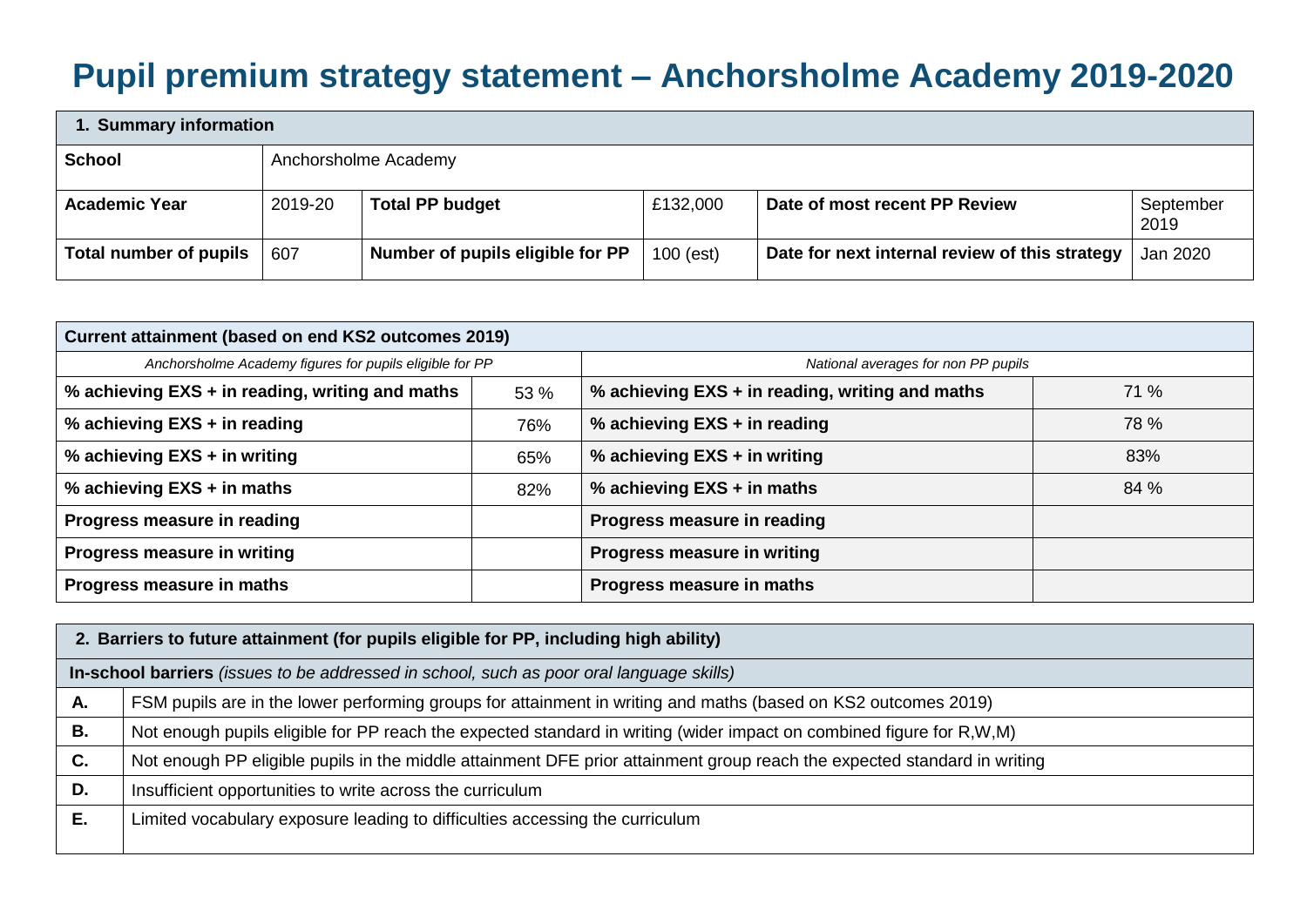|    | <b>External barriers</b> (issues which also require action outside school, such as low attendance rates)                        |  |  |  |  |
|----|---------------------------------------------------------------------------------------------------------------------------------|--|--|--|--|
| D. | Access to resources such as reading material, libraries and cultural/social life experiences                                    |  |  |  |  |
| Е. | Low aspirations- family history and social mobility, access to high quality role models and career advice                       |  |  |  |  |
|    | Parental engagement with the learning process- reading, homework, spellings, attendance at Meet the Teacher & Parents' Evenings |  |  |  |  |
| G. | Pupils with social and emotional barriers struggle to engage with learning and lack resilience                                  |  |  |  |  |

|    | 3. Desired outcomes                                                                                                                |                                                                                                                                                                            |
|----|------------------------------------------------------------------------------------------------------------------------------------|----------------------------------------------------------------------------------------------------------------------------------------------------------------------------|
|    | Desired outcomes and how they will be measured                                                                                     | Success criteria                                                                                                                                                           |
| Α. | To provide PP children with the cultural capital to access learning opportunities<br>across the curriculum and improve aspirations | Pupils eligible for PP have a broad range of experiences<br>both socially and academically which they are able to draw<br>on in order to access the curriculum effectively |
| В. | To improve outcomes for pupils eligible for PP in writing and maths                                                                | Attainment and progress of pupils eligible for PP is at least<br>in line with national averages and the gap narrowed<br>between PP and non PP pupils                       |
| C. | To increase parental engagement in the learning process                                                                            | Parents are well informed about their child's progress and<br>are able to support the learning process effectively leading<br>to improved progress and outcomes            |
| D. | To meet the social and emotional needs of pupils eligible for PP                                                                   | Pupils eligible for PP demonstrate the confidence and<br>resilience needed to deal with personal and academic<br>challenges                                                |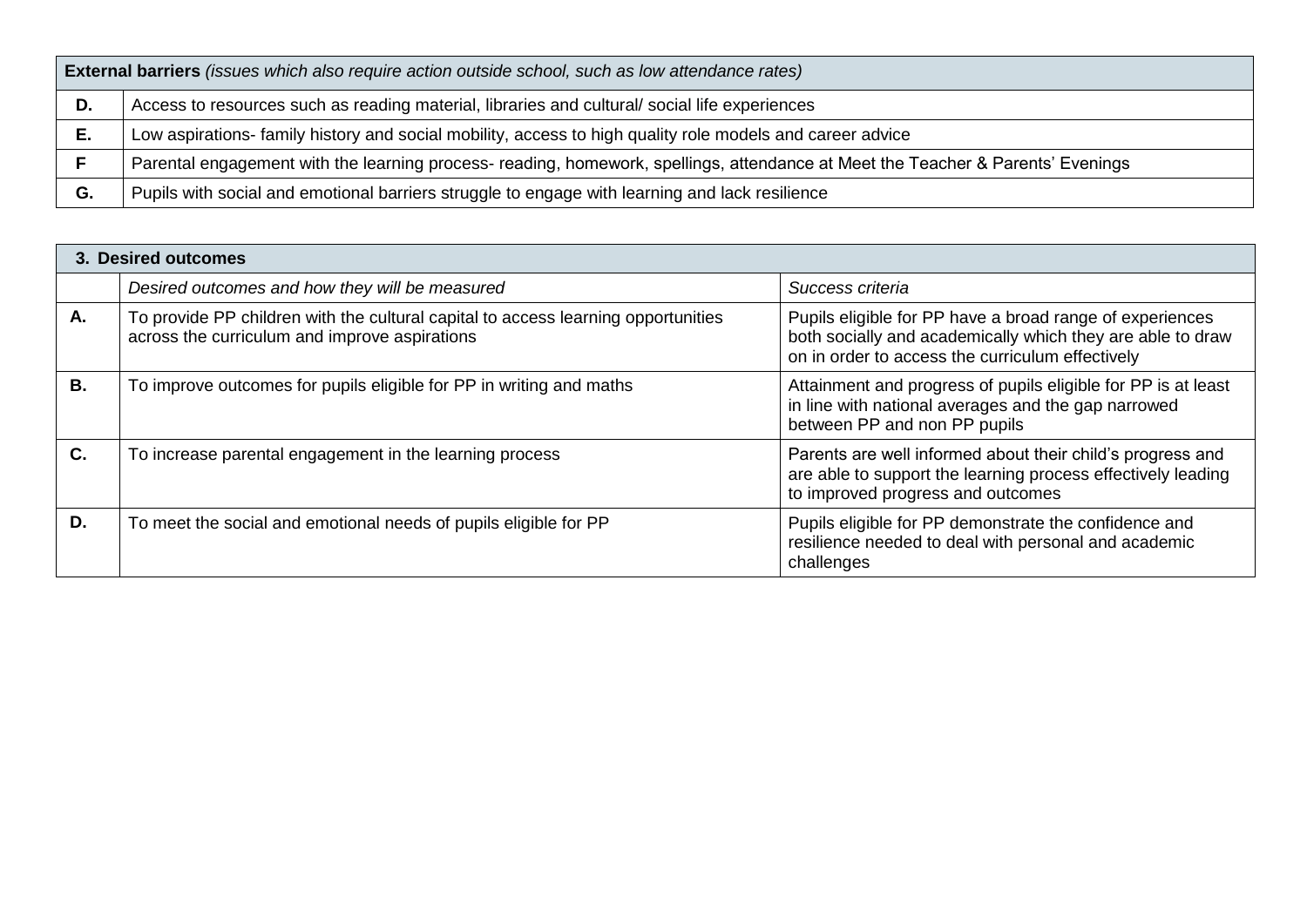| 4. Planned expenditure                                                                                                                         |                                                                                                                                                                                                                                                                                                                                                                                                               |                                                                                                                                                                                                                                                                                                                                                                                                                                                                                                                                                                          |                                                                                                                                                                                                                                                                                                                                                                           |                                                                 |                                            |  |  |
|------------------------------------------------------------------------------------------------------------------------------------------------|---------------------------------------------------------------------------------------------------------------------------------------------------------------------------------------------------------------------------------------------------------------------------------------------------------------------------------------------------------------------------------------------------------------|--------------------------------------------------------------------------------------------------------------------------------------------------------------------------------------------------------------------------------------------------------------------------------------------------------------------------------------------------------------------------------------------------------------------------------------------------------------------------------------------------------------------------------------------------------------------------|---------------------------------------------------------------------------------------------------------------------------------------------------------------------------------------------------------------------------------------------------------------------------------------------------------------------------------------------------------------------------|-----------------------------------------------------------------|--------------------------------------------|--|--|
| Academic year                                                                                                                                  | 2019-2020                                                                                                                                                                                                                                                                                                                                                                                                     |                                                                                                                                                                                                                                                                                                                                                                                                                                                                                                                                                                          |                                                                                                                                                                                                                                                                                                                                                                           |                                                                 |                                            |  |  |
|                                                                                                                                                | The three headings below enable schools to demonstrate how they are using the pupil premium to improve classroom pedagogy, provide targeted support<br>and support whole school strategies.                                                                                                                                                                                                                   |                                                                                                                                                                                                                                                                                                                                                                                                                                                                                                                                                                          |                                                                                                                                                                                                                                                                                                                                                                           |                                                                 |                                            |  |  |
| i. Quality of teaching for all                                                                                                                 |                                                                                                                                                                                                                                                                                                                                                                                                               |                                                                                                                                                                                                                                                                                                                                                                                                                                                                                                                                                                          |                                                                                                                                                                                                                                                                                                                                                                           |                                                                 |                                            |  |  |
| <b>Desired outcomes</b>                                                                                                                        | Chosen action /<br>approach                                                                                                                                                                                                                                                                                                                                                                                   | What is the evidence and rationale<br>for this choice?                                                                                                                                                                                                                                                                                                                                                                                                                                                                                                                   | How will sure it is<br>implemented well?                                                                                                                                                                                                                                                                                                                                  | <b>Staff lead</b>                                               | When will you<br>review<br>implementation? |  |  |
| To use structured and<br>focused CPD to ensure<br>consistent quality first<br>teaching leading to improved<br>outcomes and progress for<br>all | Facilitate focused CPD<br>opportunities for all staff led<br>by SLT, middle leaders and<br>identified experts<br>Train TAs to support in<br>delivery of SfA                                                                                                                                                                                                                                                   | As above and:<br>July 2016 DfE Standards for teachers'<br>professional development state that:<br>Professional development must be prioritised by<br>school leadership                                                                                                                                                                                                                                                                                                                                                                                                   | Phase leaders and<br>English subject team to<br>monitor the quality of the<br>teaching of reading<br>through planning,<br>walkthroughs,<br>moderation of reading<br>journals and pupil<br>progress meetings<br>All foci are part of SDP<br>and SEF                                                                                                                        | Headteacher<br>AHT<br>CPD Lead<br>SfA lead                      | <b>Half Termly</b>                         |  |  |
| For PP pupils to make (or<br>exceed) expected progress<br>in writing and maths                                                                 | Classes with large proportion<br>of DA pupils and those with<br>greatest need to be placed<br>with Phase leaders and<br>identified high performing<br>teachers<br>Staff to pupil ratio allowing<br>for additional teaching<br>groups and interventions<br>Provide subject release time<br>for Maths and Writing subject<br>leads.<br>Specific CPD to impact on<br>quality of teaching of writing<br>and maths | A lower staff to pupil ratio means disadvantaged<br>pupils have access to more teacher time with<br>tightly focused direct teaching.<br>Additional adults facilitate pre-planned<br>intervention groups and ad-hoc support<br>according to the needs of disadvantaged pupils<br>Subject leads with responsibility for raising<br>standards in Writing and Maths are able to<br>effectively monitor and evaluate teaching and<br>learning in these subjects leading to improved<br>outcomes<br>The high quality teaching of writing and maths is<br>a key school priority | Phase Leaders to<br>regularly monitor<br>progress of DA pupils-<br>walkthrough, book<br>scrutiny, provision in<br>planning, pupil 1-1s and<br>lesson study<br>Entry and exit data for<br>specific intervention<br>groups<br>Pupil progress reviews<br>alongside Maths and<br>English leads<br>Maths/ writing focus drop<br>ins, pupil progress<br>meetings and data drops | Headteacher<br><b>AHT</b><br>Maths Lead<br><b>Writing Leads</b> | <b>Half Termly</b>                         |  |  |
|                                                                                                                                                |                                                                                                                                                                                                                                                                                                                                                                                                               |                                                                                                                                                                                                                                                                                                                                                                                                                                                                                                                                                                          |                                                                                                                                                                                                                                                                                                                                                                           | Total budgeted cost   £65,000                                   |                                            |  |  |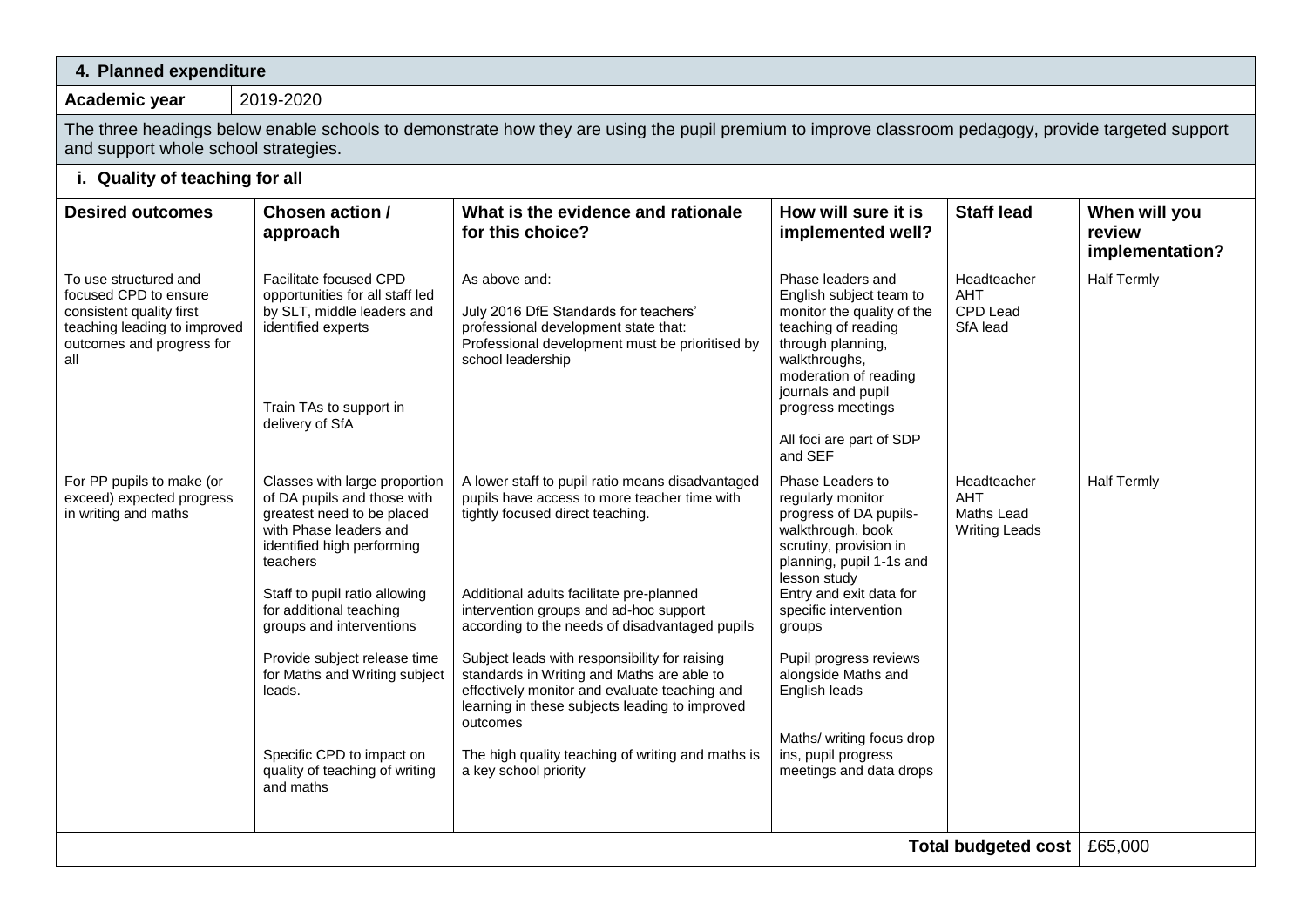| ii. Targeted support                                                                                                              |                                                                                                                                                                                                                                          |                                                                                                                                                                                                                                                                                                                                                                                                                    |                                                                                                                                                                                                                   |                                                    |                                            |
|-----------------------------------------------------------------------------------------------------------------------------------|------------------------------------------------------------------------------------------------------------------------------------------------------------------------------------------------------------------------------------------|--------------------------------------------------------------------------------------------------------------------------------------------------------------------------------------------------------------------------------------------------------------------------------------------------------------------------------------------------------------------------------------------------------------------|-------------------------------------------------------------------------------------------------------------------------------------------------------------------------------------------------------------------|----------------------------------------------------|--------------------------------------------|
| <b>Desired outcomes</b>                                                                                                           | Chosen action /<br>approach                                                                                                                                                                                                              | What is the evidence and rationale<br>for this choice?                                                                                                                                                                                                                                                                                                                                                             | How will sure it is<br>implemented well?                                                                                                                                                                          | <b>Staff lead</b>                                  | When will you<br>review<br>implementation? |
| For pupils to be physically,<br>mentally and emotionally<br>ready to learn                                                        | Support from Educational<br>Psychologist for identified<br>pupils- social and emotional<br>& mental health support                                                                                                                       | EEF findings show that 'On average, SEL<br>interventions have an identifiable and significant<br>impact on attitudes to learning, social<br>relationships in school, and attainment itself.<br>The average impact on attainment is<br>equivalent to four months' additional progress'                                                                                                                              | Monitor progress of DA<br>pupils in receipt of Ed<br>Psych support through<br>half termly review<br>process<br>Close monitoring of<br>regularity of emotional/<br>behavioural incidents and<br>impact on learning | <b>SENDCo</b><br>Pastoral team                     | Half termly                                |
| Provide 1-1 support for DA<br>pupils with significant needs<br>in order to meet these needs<br>within an inclusive<br>environment | TA3s to provide 1-1 support<br>for 3 DA pupils                                                                                                                                                                                           | Pupils have consistent support in order to meet<br>their very particular needs. TA3s are upskilled<br>by the professional services which they liaise<br>with enabling them to greater meet the needs of<br>both the individual and other pupils                                                                                                                                                                    | PPP reviews/ MAMs/<br><b>EHCP</b> reviews<br>Observations of pupils                                                                                                                                               | <b>SENDCo</b><br>TA line manager<br>Class teachers | Half termly                                |
| For the emotional needs of<br>pupils to be met in order to<br>improve engagement and<br>social interaction                        | Support from outside agency<br>(New Start) for counselling in<br>order to meet specific<br>emotional and behavioural<br>needs of individuals                                                                                             | In reported studies, counselling has helped<br>children to become more confident, enhance<br>their learning and self-esteem, improve their<br>relationships and exhibit reduced peer problems<br>and feel happier and safer at school (e.g.<br>Burnison, 2003; Cooper et al., 2009, 2010;<br>Lynass et al., 2012; McElearney, Adamson,<br>Shevlin & Buntin, 2013; McLaughlin et al., 2013;<br>Rupani et al., 2012) | Monitoring of regularity/<br>intensity of pupils'<br>behaviour<br>Pupil voice                                                                                                                                     | <b>SENDCo</b><br>Pastoral team                     | Half termly                                |
| For pupils to be able to<br>communicate verbally with<br>confidence in order to fully<br>engage socially and<br>academically      | Assessment and support<br>from speech and language<br>therapist for individuals and<br>support for TAs and teachers<br>working alongside these<br>pupils                                                                                 | EEF findings show that:<br>All pupils appear to benefit from oral language<br>interventions, but some studies show slightly<br>larger effects for younger children and pupils<br>from disadvantaged backgrounds (up to six<br>months' additional progress)                                                                                                                                                         | Baseline assessements<br>Observations of pupil<br>engagement in sessions<br>and impact in classrooms                                                                                                              | <b>SENDCo</b>                                      | Half termly                                |
| Oracy interventions in FS<br>and KS1 close the 'Word<br>Gap'                                                                      | <b>Employ services of Speech</b><br>and Language therapist to<br>work with identified pupils<br>alongside TAs<br>Train 2 identified TAs in FS<br>and KS1 to deliver 'Talk<br>Boost' interventions<br>Purchase of Talk Boost<br>materials | EEF findings show that;<br>All pupils appear to benefit from oral language<br>interventions, but some studies show slightly<br>larger effects for younger children and pupils<br>from disadvantaged backgrounds (up to six<br>months' additional progress)                                                                                                                                                         | Half termly monitoring of<br>intervention as part of<br>pupil progress reviews<br>Entry and Exit data<br><b>EYFS</b> summative data                                                                               | SENDCo<br><b>AHT</b><br>English lead               | Half termly                                |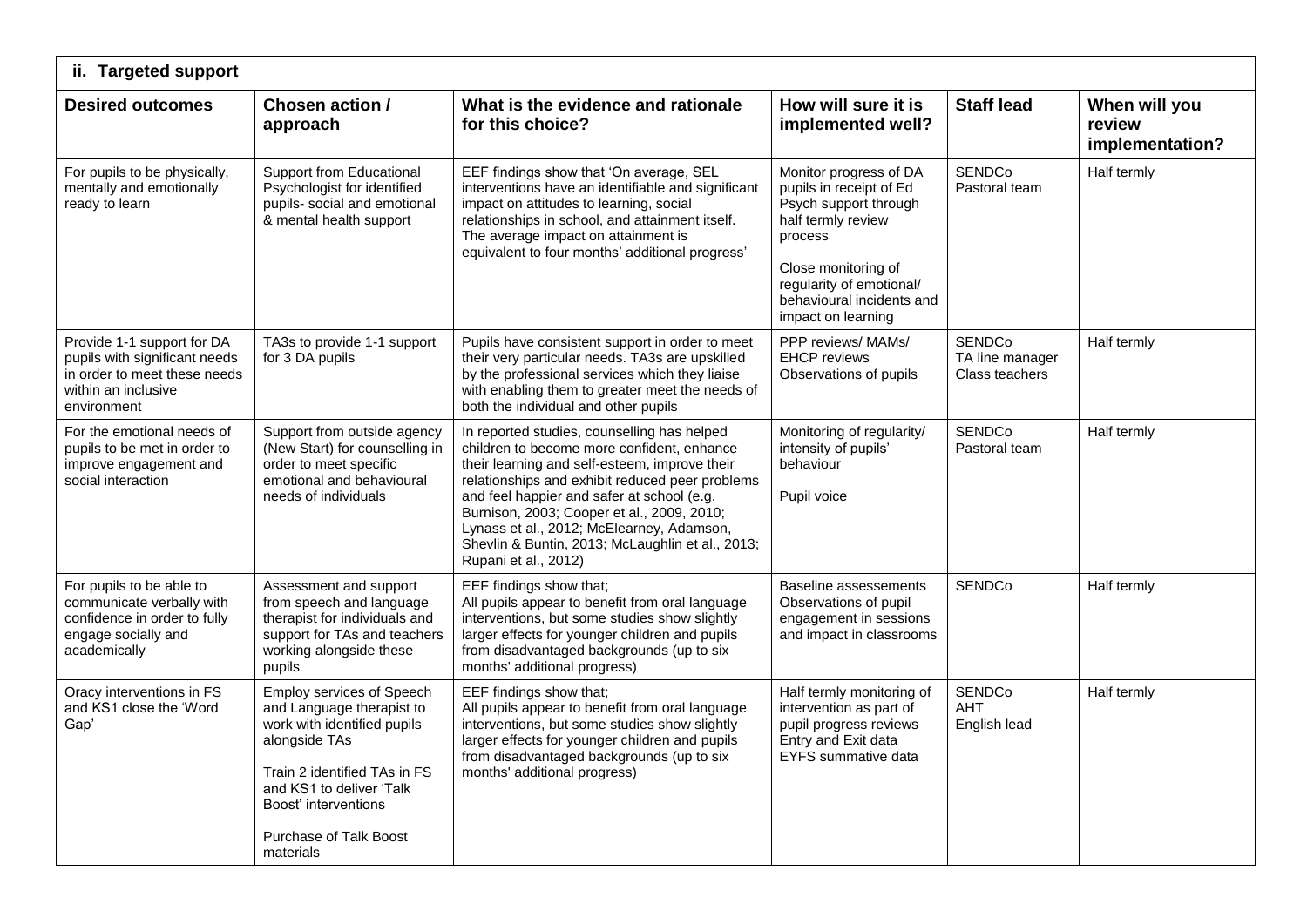|                                                                                                                                        | Liaise with staff at Happy<br>Days nursery to support<br>early oracy intervention                                                                    |                                                                                                                                                                                                                                                                                                                                                                        |                                                                                                        |                                                                 |                           |  |  |
|----------------------------------------------------------------------------------------------------------------------------------------|------------------------------------------------------------------------------------------------------------------------------------------------------|------------------------------------------------------------------------------------------------------------------------------------------------------------------------------------------------------------------------------------------------------------------------------------------------------------------------------------------------------------------------|--------------------------------------------------------------------------------------------------------|-----------------------------------------------------------------|---------------------------|--|--|
| For identified gaps in<br>learning to be addressed                                                                                     | Targeted interventions<br>according to pupils' needs to<br>be provided at appropriate<br>times by TA3s<br>Weekly Teacher-pupil 1-1s<br>for DA pupils | Gaps identified in formative assessment allow<br>for precisely targets teaching to remedy these<br>Meta-Analysis of research by John Hattie breaks<br>down quality teaching into:<br>Pupils having clear goals/objectives<br>Teachers providing pupils with modelling/<br>$\bullet$<br>scaffolding/ appropriate steps to achieve<br>them                               | Progress will be checked<br>half-termly through the<br>whole school monitoring<br>and evaluation cycle | Phase leaders<br>TA line manager<br>Subject leads               | Half termly               |  |  |
| For identified pupils to be<br>supported in accessing<br>learning                                                                      | Establish peer tutoring<br>partnerships for identified DA<br>pupils                                                                                  | The EEF identifies that;<br>The introduction of peer tutoring approaches<br>appears to have a positive impact on learning,<br>with an average positive effect equivalent to<br>approximately five additional months' progress.<br>Studies have identified benefits for both tutors<br>and tutees, and for a wide range of age groups.                                  | Progress of Pupils will be<br>checked half termly                                                      | Phase Leaders<br><b>AHT</b>                                     | Half termly               |  |  |
| <b>Total budgeted cost</b>                                                                                                             |                                                                                                                                                      |                                                                                                                                                                                                                                                                                                                                                                        |                                                                                                        |                                                                 |                           |  |  |
| iii. Other approaches                                                                                                                  |                                                                                                                                                      |                                                                                                                                                                                                                                                                                                                                                                        |                                                                                                        |                                                                 |                           |  |  |
| <b>Desired outcomes</b>                                                                                                                | Chosen action /                                                                                                                                      | What is the evidence and rationale                                                                                                                                                                                                                                                                                                                                     | How will sure it is                                                                                    | <b>Staff lead</b>                                               | When will you             |  |  |
|                                                                                                                                        | approach                                                                                                                                             | for this choice?                                                                                                                                                                                                                                                                                                                                                       | implemented well?                                                                                      |                                                                 | review<br>implementation? |  |  |
| For DA pupils to have<br>access to cultural,<br>educational and sporting<br>events beyond the<br>classroom<br>DA pupils have increased | Pupil will partake in cultural<br>visits<br>50% reduction in costs for<br>residential visits<br>Drumming, filming and music                          | Pupils' horizons will be broadened and they are<br>exposed to opportunities and experiences<br>beyond the classroom<br>Residential visits enable DA pupils to<br>experience greater independence, devlop<br>confidence and life skills through visits to<br>cultural centres of the UK and outward bounds<br>centre<br>Pupils' social, emotional and behavioural needs | Review programme of<br>trips and evaluate<br>through pupil voice<br>Pupil voice                        | <b>DHT</b><br><b>EVC</b><br><b>Phase Leaders</b><br>Headteacher | Termly<br>Termly          |  |  |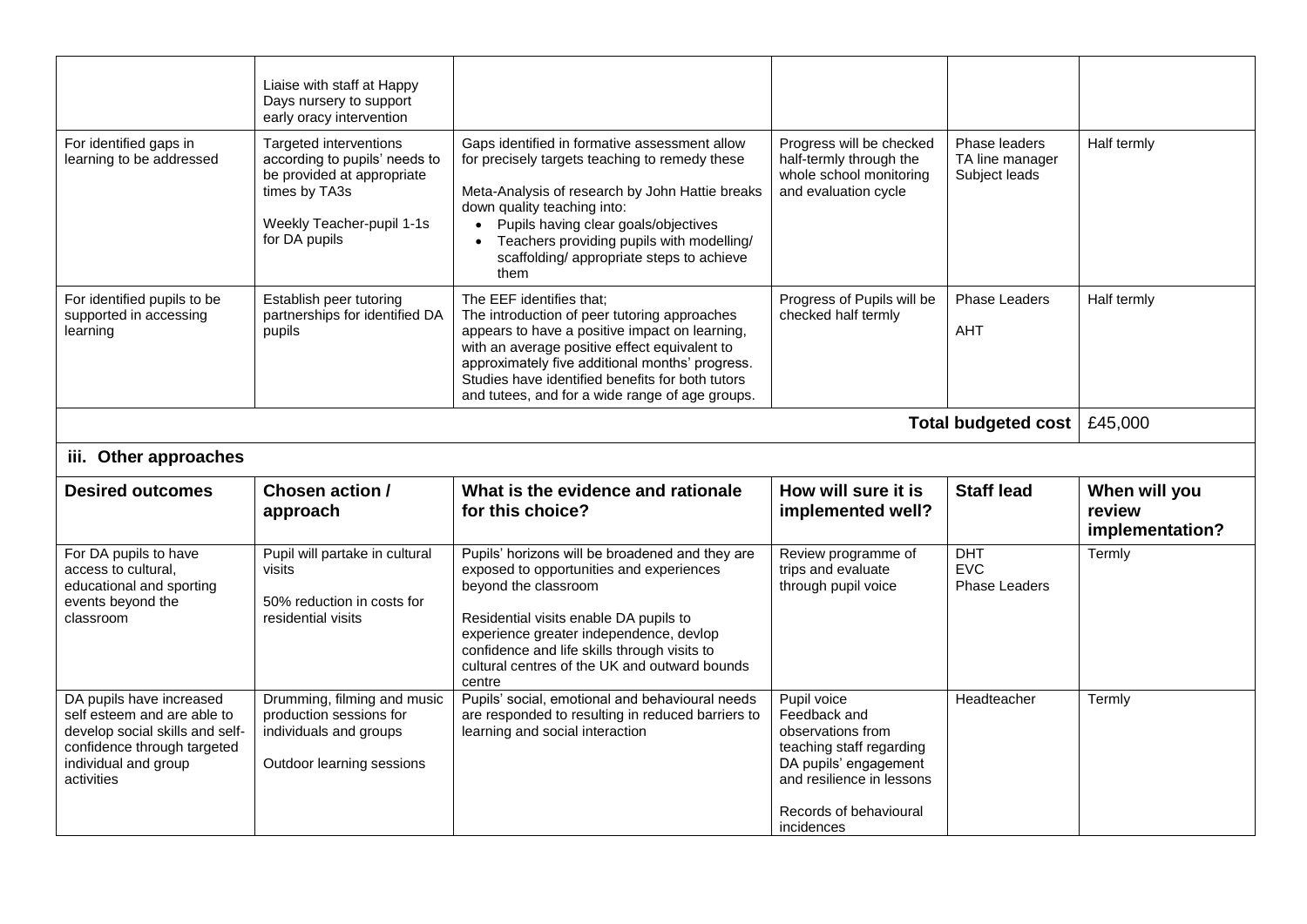| DA pupils have access to a<br>wide range of extra-curricular<br>opportunities                                                 | Ensure DA pupils have<br>priority access to extra-<br>curricular opportunities from<br>school and external<br>providers<br>Free enrichment and music<br>tuition places for DA pupils<br>Access to school<br>transportation to facilitate<br>access to extra-curricular<br>activities                                                      | DA pupils have a wide range of opportunities in<br>which to excel outside of the classroom leading<br>to increased confidence and development of<br>non-academic skills                                                                                                                                                                   | Termly register of DA<br>attendance numbers for<br>extra-curricular clubs<br>Pupil voice                                                                                           | <b>AHT</b><br>Music lead<br>Phase leaders | Termly  |
|-------------------------------------------------------------------------------------------------------------------------------|-------------------------------------------------------------------------------------------------------------------------------------------------------------------------------------------------------------------------------------------------------------------------------------------------------------------------------------------|-------------------------------------------------------------------------------------------------------------------------------------------------------------------------------------------------------------------------------------------------------------------------------------------------------------------------------------------|------------------------------------------------------------------------------------------------------------------------------------------------------------------------------------|-------------------------------------------|---------|
| Families of DA pupils<br>engage positively with the<br>school and play an active<br>role in the learning journey of<br>pupils | Establish further<br>opportunities for parental<br>voice through focused parent<br>groups regarding school<br>developments (response to<br>parental questionnaire)<br>Keep a register of non-<br>attending parents of DA<br>pupils at Parents' Evenings<br>and encourage attendance<br>through booking system and<br>teacher conversation | A DFE report states that; Parental involvement<br>in a child's schooling for a child between the<br>ages of 7 and 16 is a more powerful force than<br>family background, size of family and level of<br>parental education<br>Parental involvement has a significant effect on<br>pupil achievement throughout the years of<br>schooling. | Parental feedback<br>following celebration<br>events<br>Formal feedback via<br>parental questionnaire<br>Parental attendance for<br>DA pupils at Parents'<br>Evenings will improve | <b>AHT</b><br><b>Phase Leaders</b>        | Termly  |
|                                                                                                                               |                                                                                                                                                                                                                                                                                                                                           |                                                                                                                                                                                                                                                                                                                                           |                                                                                                                                                                                    | Total budgeted cost                       | £22,000 |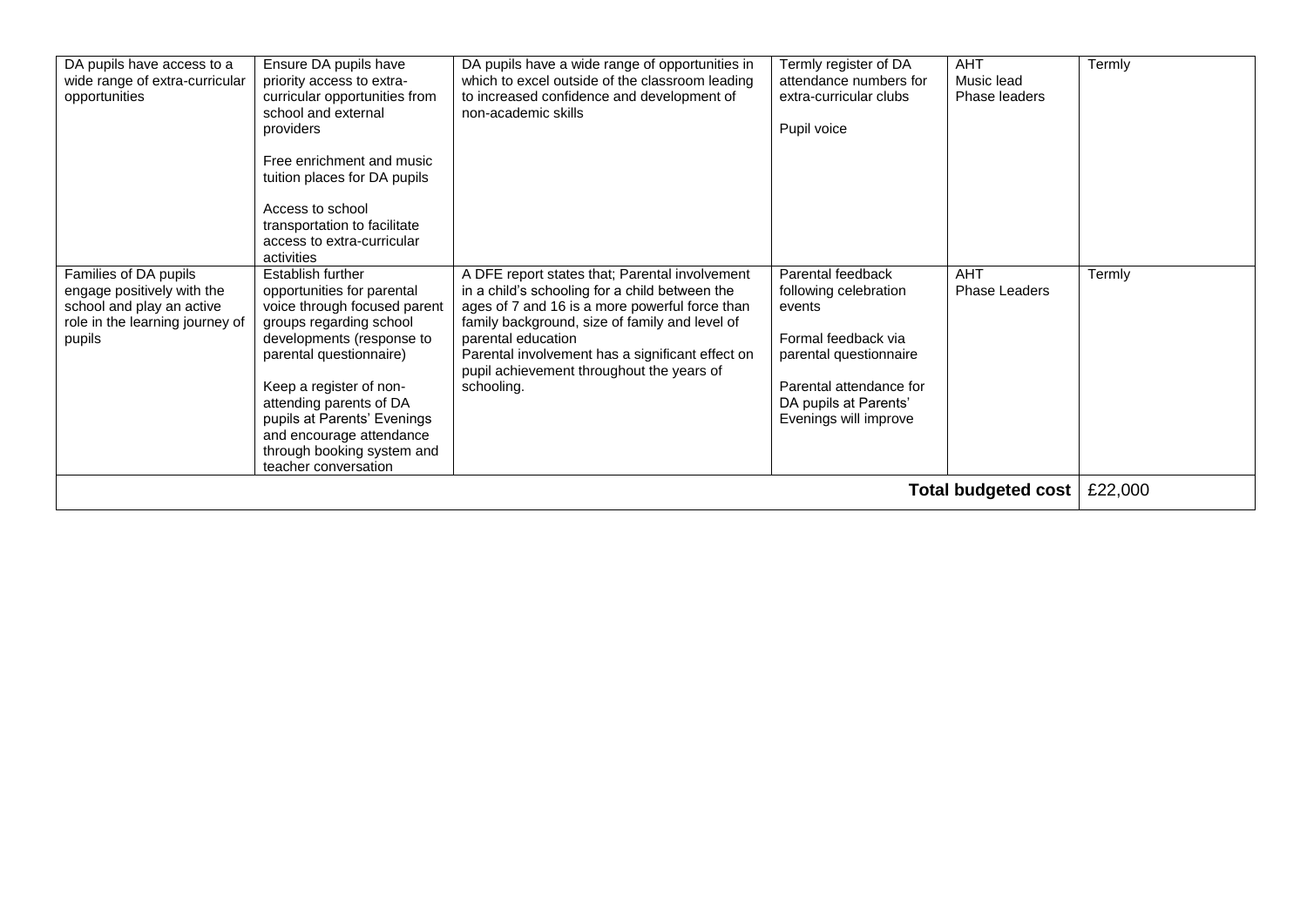| 5. Review of Expenditure 2018-19                                                                                                                                                                                                                                                                                                                                     |                                                                                                                                                                                                                                                                                                                                                                                                                                                                                                                                                                                                                                                                                                                                                  |                                                                                                                                                                                                                                                                                                                                                                                                                                                                                                                                                                                                                                                                                                                                                                                                                                                                                                                                                                                                                                                                                                                                                                                                                      |                                                                                                                                                                                                                                                                                                                                                                                                                                                                                                                                                                                                                                                                                                                                                                                                                                                                                                                                                                                                                                                                                                                            |      |  |  |
|----------------------------------------------------------------------------------------------------------------------------------------------------------------------------------------------------------------------------------------------------------------------------------------------------------------------------------------------------------------------|--------------------------------------------------------------------------------------------------------------------------------------------------------------------------------------------------------------------------------------------------------------------------------------------------------------------------------------------------------------------------------------------------------------------------------------------------------------------------------------------------------------------------------------------------------------------------------------------------------------------------------------------------------------------------------------------------------------------------------------------------|----------------------------------------------------------------------------------------------------------------------------------------------------------------------------------------------------------------------------------------------------------------------------------------------------------------------------------------------------------------------------------------------------------------------------------------------------------------------------------------------------------------------------------------------------------------------------------------------------------------------------------------------------------------------------------------------------------------------------------------------------------------------------------------------------------------------------------------------------------------------------------------------------------------------------------------------------------------------------------------------------------------------------------------------------------------------------------------------------------------------------------------------------------------------------------------------------------------------|----------------------------------------------------------------------------------------------------------------------------------------------------------------------------------------------------------------------------------------------------------------------------------------------------------------------------------------------------------------------------------------------------------------------------------------------------------------------------------------------------------------------------------------------------------------------------------------------------------------------------------------------------------------------------------------------------------------------------------------------------------------------------------------------------------------------------------------------------------------------------------------------------------------------------------------------------------------------------------------------------------------------------------------------------------------------------------------------------------------------------|------|--|--|
| <b>Previous Academic Year</b>                                                                                                                                                                                                                                                                                                                                        |                                                                                                                                                                                                                                                                                                                                                                                                                                                                                                                                                                                                                                                                                                                                                  | 2018-2019                                                                                                                                                                                                                                                                                                                                                                                                                                                                                                                                                                                                                                                                                                                                                                                                                                                                                                                                                                                                                                                                                                                                                                                                            |                                                                                                                                                                                                                                                                                                                                                                                                                                                                                                                                                                                                                                                                                                                                                                                                                                                                                                                                                                                                                                                                                                                            |      |  |  |
| i. Quality of teaching for all                                                                                                                                                                                                                                                                                                                                       |                                                                                                                                                                                                                                                                                                                                                                                                                                                                                                                                                                                                                                                                                                                                                  |                                                                                                                                                                                                                                                                                                                                                                                                                                                                                                                                                                                                                                                                                                                                                                                                                                                                                                                                                                                                                                                                                                                                                                                                                      |                                                                                                                                                                                                                                                                                                                                                                                                                                                                                                                                                                                                                                                                                                                                                                                                                                                                                                                                                                                                                                                                                                                            |      |  |  |
| <b>Desired outcome</b>                                                                                                                                                                                                                                                                                                                                               | <b>Chosen</b><br>action/approach                                                                                                                                                                                                                                                                                                                                                                                                                                                                                                                                                                                                                                                                                                                 | <b>Estimated impact:</b> Did you meet the<br>success criteria? Include impact on<br>pupils not eligible for PP, if appropriate.                                                                                                                                                                                                                                                                                                                                                                                                                                                                                                                                                                                                                                                                                                                                                                                                                                                                                                                                                                                                                                                                                      | <b>Lessons learned</b><br>(and whether you will continue with this approach)                                                                                                                                                                                                                                                                                                                                                                                                                                                                                                                                                                                                                                                                                                                                                                                                                                                                                                                                                                                                                                               | Cost |  |  |
| For PP pupils to make (or<br>exceed) expected progress<br>in reading, writing and<br>maths<br>Provide a structured CPD<br>program for TAs/ LSAs to<br>ensure support has a<br>positive impact on pupil<br>outcomes<br>To use structured and<br>focused CPD to ensure<br>consistent quality first<br>teaching leading to<br>improved outcomes and<br>progress for all | Classes with large proportion<br>of DA pupils and those with<br>greatest need to be placed<br>with Phase leaders and<br>identified high performing<br>teachers<br>Staff to pupil ratio allowing<br>for additional teaching<br>groups and interventions<br><b>Employment of KS2 Maths</b><br>Lead<br>Specific CPD to impact on<br>quality of teaching of<br>reading-staff training and<br>visits to local schools with<br>successful reading strategies<br>Conduct Skills Self Audit of<br>TAs<br>Facilitate 12 sessions per<br>year of focused CPD for<br>support staff led by SLT,<br>middle leaders and identified<br>experts<br>Facilitate focused CPD<br>opportunities for all staff led<br>by SLT, middle leaders and<br>identified experts | FSM6 pupils were at least in line with Non<br>FSM6 pupils for progress at expected standard<br>in reading at end of KS2<br>Female FSM6 pupils accounted for an 8%<br>attainment gap between FSM6 (70% against<br>non FMS6 78%) This equates to 3 pupils.<br>FSM6 also out-performed Non FSM6 peers at<br>higher standard in reading KS2 with the<br>exception of female FSM which had a 13% gap<br>against female NonFSM6<br>There is an attainment and progress gap in<br>writing at KS2 for FSM6 pupils in all groups<br>except high prior attainers (female FSM6 in<br>particular)<br>There is an attainment and progress gap in<br>maths for FSM6 pupils in Maths in all groups<br>except high prior attainers<br>Deployment of TAs according to skill set<br>contributed to improved attainment and<br>progress in reading and maths at KS2 with<br>particular success in reading for FSM6 pupils<br>and for high prior attainers in Maths.<br>TAs received INSET training on teaching reading<br>using the VIPERS approach which contributed<br>to improved outcomes for reading at end of<br>KS2.<br>TAs also received training to support pupils<br>with speech and language needs and those<br>with autism. | This approach has shown that regular 1-1 reading<br>opportunities for FSM6 pupils has a positive impact on their<br>reading attainment and progress alongside a structured<br>approach to the teaching of reading for all pupils. This<br>approach will continue in 2019-20<br>2019-20 requires closer monitoring of female FSM6 pupils<br>in reading.<br>FSM6 pupils require additional support/ intervention for<br>gaps in writing alongside quality first teaching of writing for<br>all pupils.<br>Employment of KS2 Maths lead has contributed to an<br>overall increase of pupils meeting the expected standard in<br>maths from 79% in 2018 to 88% in 2019- the attainment<br>gap between FSM6 and NonFSM6 pupils requires additional<br>attention for the Maths Lead in 2019-20<br>Highly skilled TAs are best deployed in the classes/ groups<br>with greatest need. This approach will continue with<br>additional consideration for pupils requiring support for<br>writing.<br>TAs require CPD further CPD in order to best meet the<br>needs of pupils in writing (knowledge of age related<br>expectations) |      |  |  |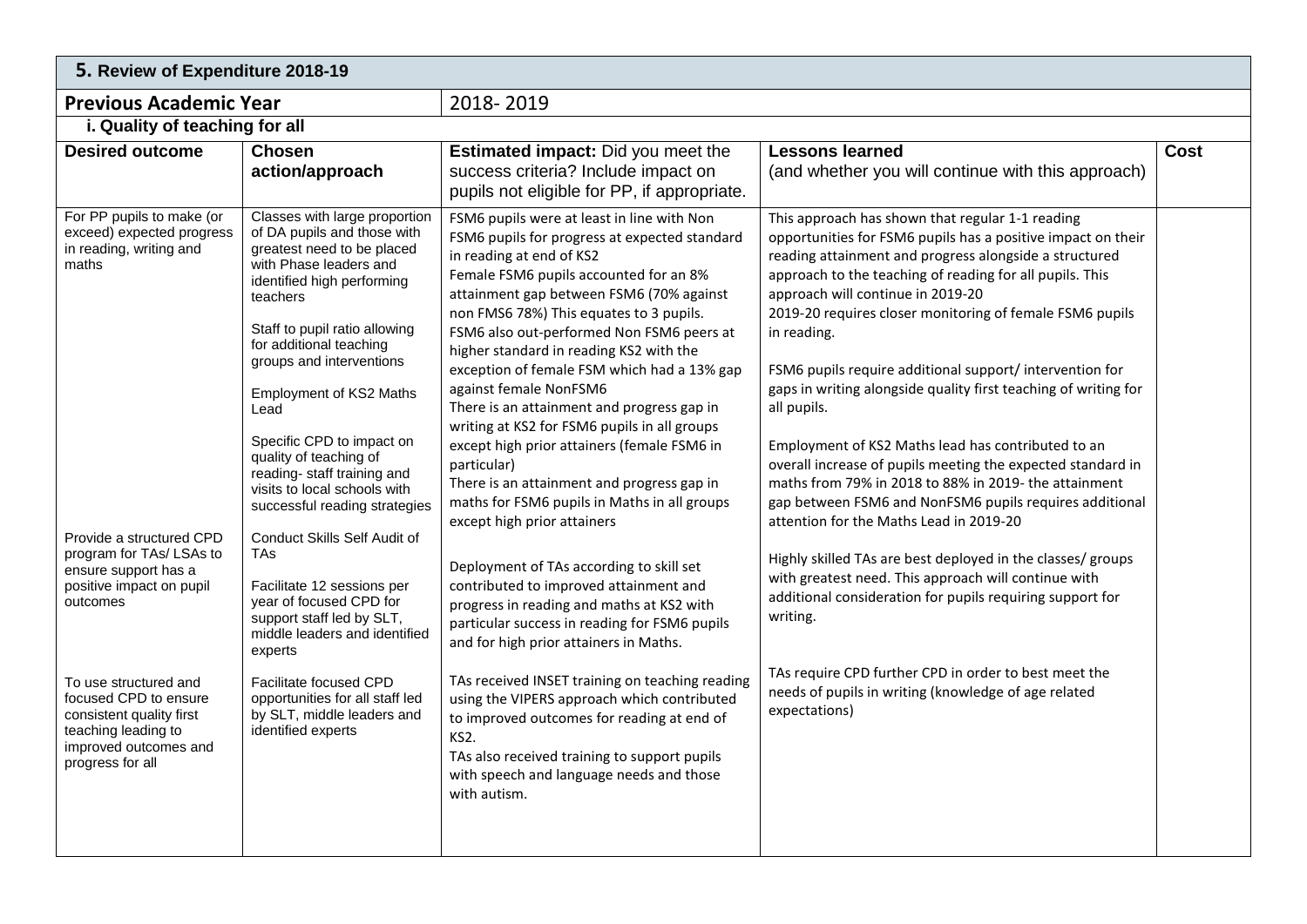| ii.<br><b>Targeted support</b>                                                                             |                                                                                                                                              |                                                                                                                                                                                                                                                                                                                                           |                                                                                                                                                                                                                                                                                                                                                                                    |             |  |  |  |
|------------------------------------------------------------------------------------------------------------|----------------------------------------------------------------------------------------------------------------------------------------------|-------------------------------------------------------------------------------------------------------------------------------------------------------------------------------------------------------------------------------------------------------------------------------------------------------------------------------------------|------------------------------------------------------------------------------------------------------------------------------------------------------------------------------------------------------------------------------------------------------------------------------------------------------------------------------------------------------------------------------------|-------------|--|--|--|
| <b>Desired outcome</b>                                                                                     | <b>Chosen</b><br>action/approach                                                                                                             | <b>Estimated impact:</b> Did you meet the<br>success criteria? Include impact on<br>pupils not eligible for PP, if appropriate.                                                                                                                                                                                                           | <b>Lessons learned</b><br>(and whether you will continue with this approach)                                                                                                                                                                                                                                                                                                       | <b>Cost</b> |  |  |  |
| For pupils to be physically,<br>mentally and emotionally<br>ready to learn                                 | <b>Support from Educational</b><br>Psychologist for identified<br>pupils- social and emotional<br>& mental health support                    | EP and TA lead nuture group enabled pupils to<br>collaborate on shared projects developing their<br>ability to resolve conflict. This lead to reduction<br>in negative behaviour responses                                                                                                                                                | Pupils working towards a common goal were able to problem<br>solve and collaborate effectively.<br>This will be developed further with the introduction of SfA                                                                                                                                                                                                                     |             |  |  |  |
| For the emotional needs of<br>pupils to be met in order to<br>improve engagement and<br>social interaction | Support from outside agency<br>(New Start) for counselling in<br>order to meet specific<br>emotional and behavioural<br>needs of individuals | Pupils accessing this service have been able to<br>discuss their feelings and address issues which<br>have the potential to distract from their learning                                                                                                                                                                                  | We have identified further pupils whom will benefit from this<br>provision in the next academic year.<br>We have secured 20 half day sessions (1 per fortnight) for<br>the next academic year. Some to be on an individual basis<br>and others to support groups as appropriate<br>This is in addition to core and MAT funded sessions from the<br><b>Educational Psychologist</b> |             |  |  |  |
| For identified gaps in<br>learning to be addressed                                                         | Targeted interventions<br>according to pupils' needs to<br>be provided at appropriate<br>times by TA3s                                       | Use of Toe by Toe and pre-teach vocabulary<br>groups has contributed to accelerated progress<br>for individuals.                                                                                                                                                                                                                          | TA3s will continue to provide additional support through<br>targeted intervention programmes (Toe by Toe, SLC,<br>vocabulary pre-teach, Power of 2, ABC) Where most<br>effective, interventions are delivered regularly and are<br>adapted to the needs of the pupil.                                                                                                              |             |  |  |  |
| To provide structured<br>reading support for pupils<br>working below ARE                                   | Purchase structured reading<br>intervention programme e.g.<br><b>Accelerated Reader</b>                                                      | Pupils working below ARE in reading have been<br>heard reading by class teachers and TAs as a<br>priority. This has narrowed the gap between PP<br>and non-PP pupils<br>Purchase of LEXPLORE hardware enables early<br>identification of barriers to reading progress. 2<br>members of staff trained in LEXPLORE<br>assessments           | This strategy has been successful in narrowing the gap in<br>reading between PP and non-PP pupils<br>Use of LEXPLORE will continue to enable early identification<br>of reading barriers leading to more effective interventions for<br>identified pupils                                                                                                                          |             |  |  |  |
| <b>Other Approaches</b>                                                                                    |                                                                                                                                              |                                                                                                                                                                                                                                                                                                                                           |                                                                                                                                                                                                                                                                                                                                                                                    |             |  |  |  |
| <b>Desired outcome</b>                                                                                     | <b>Chosen</b><br>action/approach                                                                                                             | <b>Estimated impact:</b> Did you meet the<br>success criteria? Include impact on<br>pupils not eligible for PP, if appropriate.                                                                                                                                                                                                           | <b>Lessons learned</b><br>(and whether you will continue with this approach)                                                                                                                                                                                                                                                                                                       | <b>Cost</b> |  |  |  |
| For DA pupils to have<br>access to cultural,<br>educational and sporting<br>events beyond the<br>classroom | Pupil will partake in cultural<br>visits<br>50% reduction in costs for<br>residential visits                                                 | DA pupils in Y5 benefitted from subsidised<br>residential trip to Water Park. This visit enabled<br>them to build resilience, confidence and team<br>work capabilities<br>DA pupils in Y6 benefitted from subsidised<br>residential visit to London offering cultural<br>experiences which may otherwise have been<br>unavailable to them | Subsidised places for Y5/6 residential visits will continue to<br>be offered in the next academic year                                                                                                                                                                                                                                                                             |             |  |  |  |